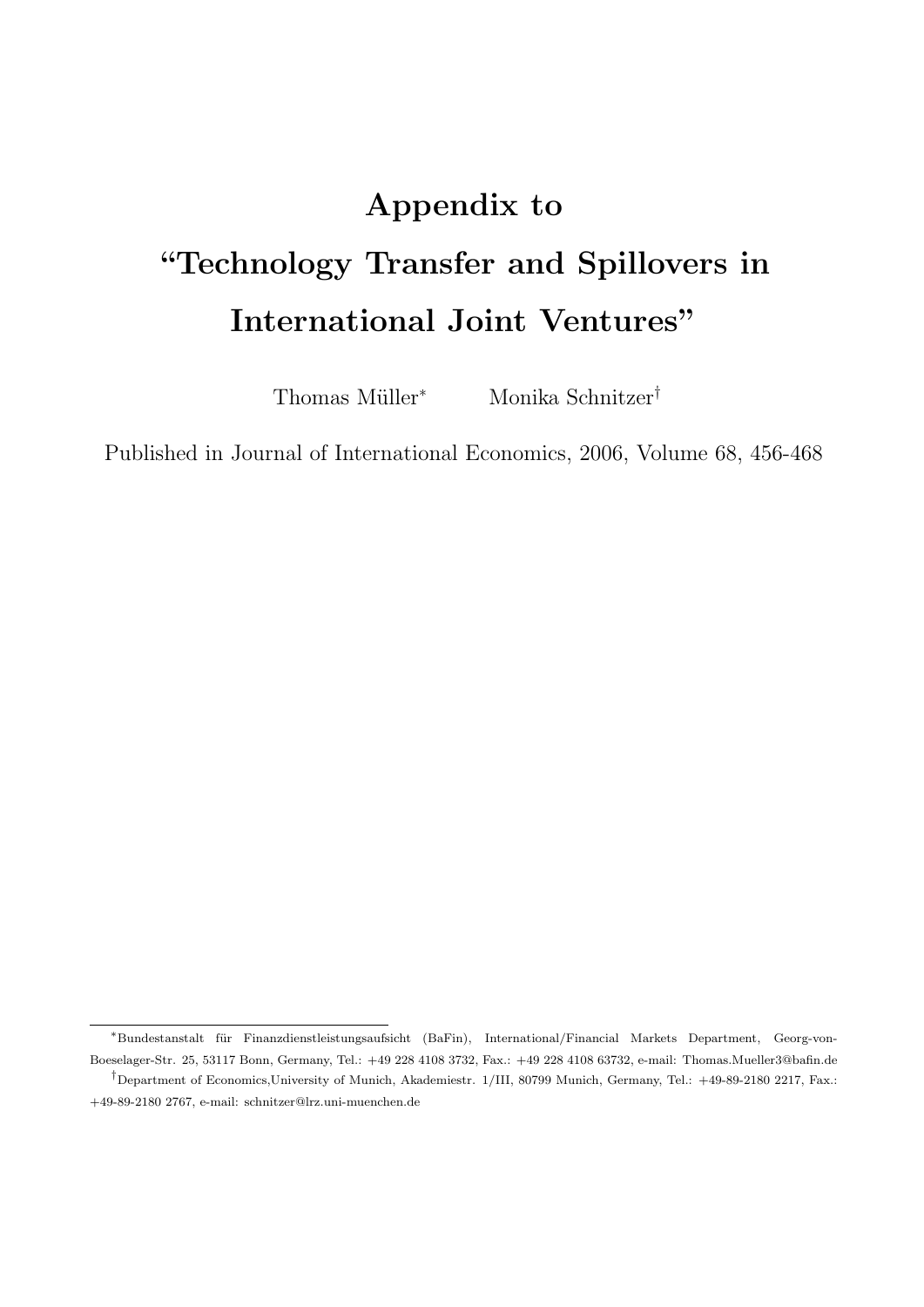#### Proof of Result 1

MNE maximizes

$$
U_{MNE} = q\alpha R - q(1-\alpha)\beta S - \alpha K(q).
$$

Given the assumptions on  $K(q)$  the optimal level of investment q is uniquely characterized by the following first order condition:

$$
K'(q) = R - \frac{1 - \alpha}{\alpha} \beta S.
$$

Using the implicit function theorem we can show that

$$
\frac{dq}{dS}=-\frac{-\frac{1-\alpha}{\alpha}\beta}{-K''(q)}=-\frac{(1-\alpha)\beta}{\alpha K''(q)}<0
$$

$$
\frac{dq}{d\alpha} = -\frac{\frac{(-\alpha - (1 - \alpha))}{\alpha^2} \beta S}{-K''(q)} = -\frac{\beta S}{\alpha^2 K''(q)} > 0
$$

Using these results we can show that

$$
\frac{dU_{MNE}}{dS} = \frac{dq}{dS}\alpha R - \frac{dq}{dS}(1-\alpha)\beta S - q(1-\alpha)\beta - \alpha\frac{dq}{dS}K'(q)
$$

$$
= \frac{dq}{dS}\underbrace{[\alpha R - (1-\alpha)\beta S - \alpha K'(q)]}_{=0} - q(1-\alpha)\beta
$$

$$
= -q(1-\alpha)\beta < 0
$$

Furthermore

$$
\frac{dU_{HC}}{dS} = \frac{dq}{dS}(1-\alpha)(R+S) + q(1-\alpha) - (1-\alpha)\frac{dq}{dS}K'(q)
$$
  
\n
$$
= \frac{dq}{dS}(1-\alpha)[R+S-K'(q)] + q(1-\alpha)
$$
  
\n
$$
= \frac{dq}{dS}(1-\alpha)[R-\frac{1-\alpha}{\alpha}\beta S - K'(q) + \frac{1-\alpha}{\alpha}\beta S + S] + q(1-\alpha)
$$
  
\n
$$
= \frac{dq}{dS}(1-\alpha)\left[\frac{1-\alpha}{\alpha}\beta S + S\right] + q(1-\alpha)
$$
  
\n
$$
\xrightarrow[(+)]
$$

Note that for  $S = 0$ , the first derivative for  $U_{HC}$  is positive, whereas for S getting very large, the derivative gets negative. Hence, HC's payoff is maximized at  $S > 0$ .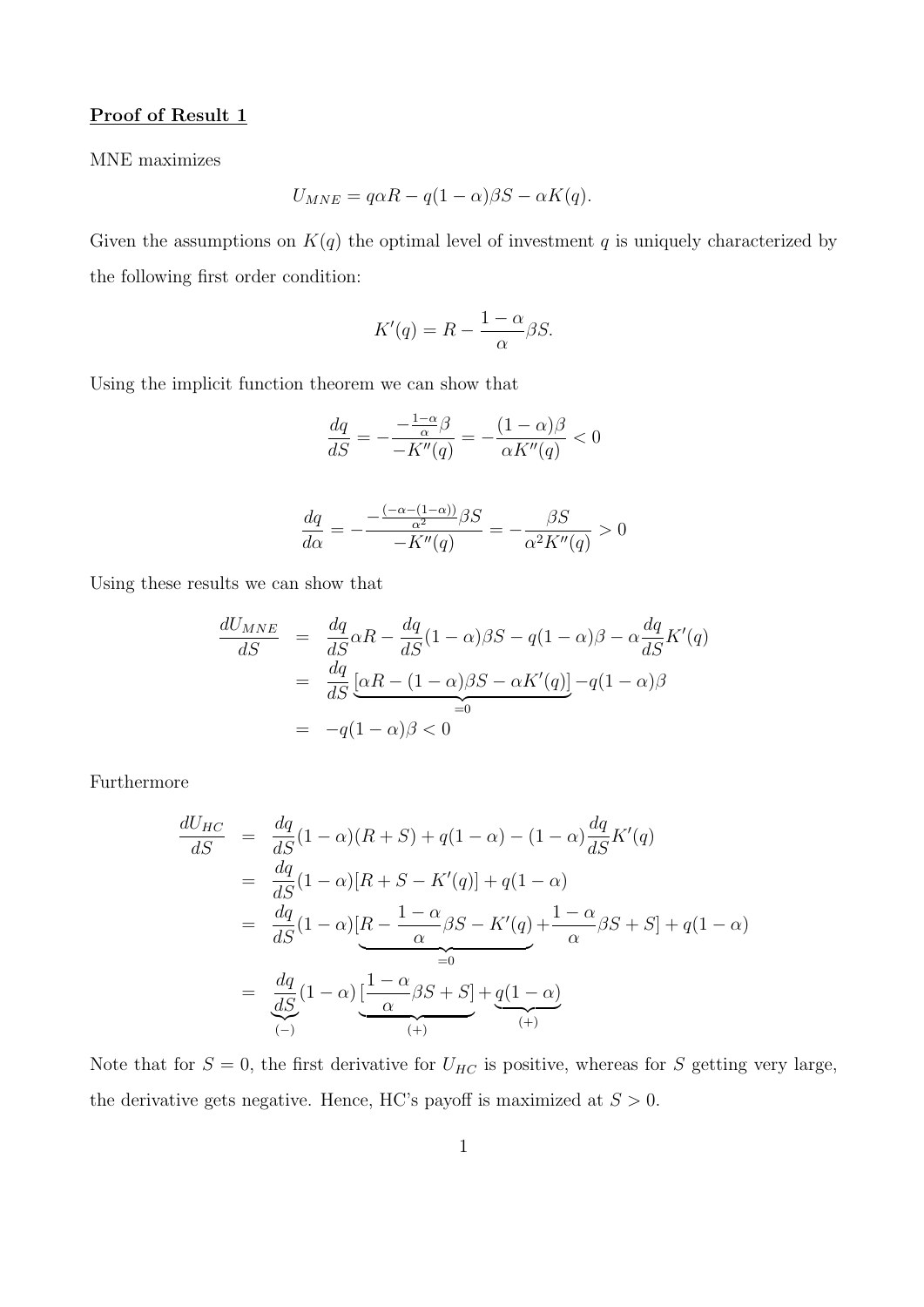Finally, note that

$$
\frac{d(U_{MNE} + U_{HC})}{dS} = q(1 - \alpha)(1 - \beta) + \underbrace{\frac{dq}{dS}}_{(-)}(1 - \alpha) \underbrace{\left[\frac{1 - \alpha}{\alpha}\beta S + S\right]}_{(+)}
$$

For  $\beta \geq 1$ , this derivative is negative for all S, whereas for  $\beta < 1$  it is positive for  $S = 0$  and it gets negative for large S. Hence welfare is maximized for  $S > 0$ .

Q.E.D.

## Proof of Result 2

Using the results from above we can show that

$$
\frac{dU_{MNE}}{d\alpha} = qR + \frac{dq}{d\alpha}\alpha R + q\beta S - \frac{dq}{d\alpha}(1-\alpha)\beta S - K(q) - \alpha \frac{dq}{d\alpha}K'(q)
$$

$$
= \frac{dq}{d\alpha} \underbrace{[\alpha R - (1-\alpha)\beta S - \alpha K'(q)]}_{=0} + q(R + \beta S) - K(q) > 0
$$

Furthermore,

$$
\frac{dU_{HC}}{d\alpha} = \frac{dq}{d\alpha}(1-\alpha)(R+S) - q(R+S) + K(q) - (1-\alpha)\frac{dq}{d\alpha}K'(q)
$$
  
\n
$$
= \frac{dq}{d\alpha}(1-\alpha)[R - \frac{1-\alpha}{\alpha}\beta S - K'(q) + \frac{1-\alpha}{\alpha}\beta S + S] - [q(R+S) - K(q)]
$$
  
\n
$$
= \frac{dq}{d\alpha}(1-\alpha)[\frac{1-\alpha}{\alpha}\beta S + S] - [q(R+S) - K(q)]
$$
  
\n
$$
\xrightarrow[(+)]
$$

Note that for  $\alpha = 1$ , this derivative is negative. For  $\alpha \to 0$  it gets positive. Hence, HC's payoff is maximized at  $\alpha < 1$ .

Finally, note that

$$
\frac{d(U_{MNE} + U_{HC})}{d\alpha} = q(\beta - 1)S) + \underbrace{\frac{dq}{d\alpha}}_{(+)} \frac{(1 - \alpha)}{\alpha} [(1 - \alpha)\beta S + \alpha S]
$$

This expression is positive for  $\beta \geq 1$  and welfare is maximized for  $\alpha < 1$  if  $\beta < 1$ .

#### Lemma A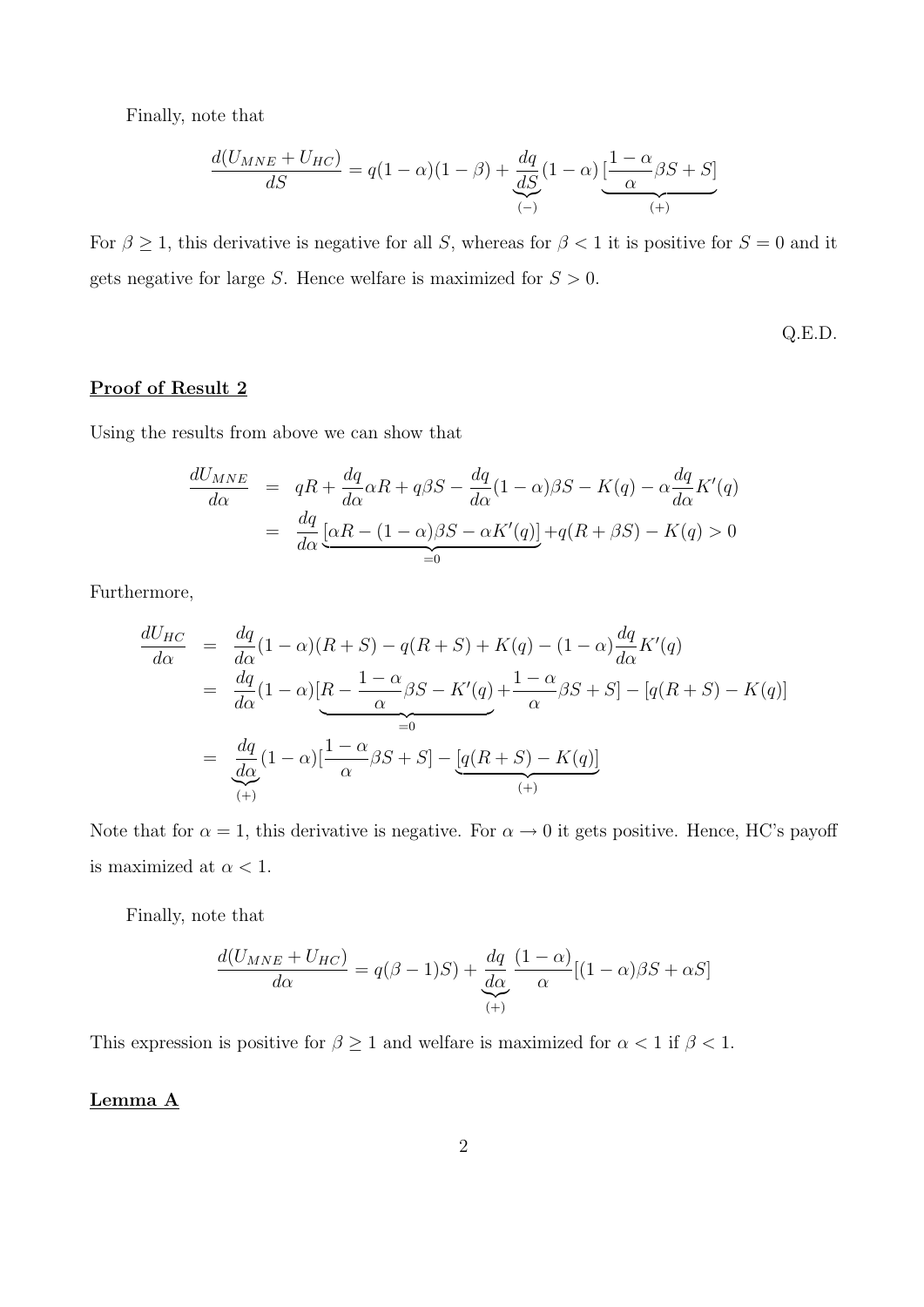For any  $\alpha \in (0,1)$ , HC's maximization problem has a unique interior solution

$$
T^*(\alpha) \in \left( -(1-\alpha)\frac{\beta-\alpha\beta+\alpha}{\alpha}S, R - \frac{1-\alpha}{\alpha}\beta S \right).
$$

#### Proof of Lemma A

We first show that HC's profit function is strictly concave in  $T$ . By the implicit function theorem,  $\frac{dq^T(T)}{dT} = -\frac{1}{K''(0)}$  $\frac{1}{K''(q^T)} < 0$ . Differentiating  $U_{HC}^T$  with respect to T we get

$$
\frac{dU_{HC}^T}{dT} = \frac{dq^T(T)}{dT} \left[ (1-\alpha) \underbrace{[R - T - K'(q^T) + S]}_{= \frac{1-\alpha}{\alpha} \beta S} + \alpha q^T(T) \right]
$$
\n
$$
= -\frac{1}{K''(q^T)} \left[ (1-\alpha) \frac{\beta - \alpha \beta + \alpha}{\alpha} S + T \right] + \alpha q^T(T).
$$

$$
\frac{d^2U_{HC}^T}{dT^2} = -\frac{1}{K''}\left[\frac{K'''}{[K'']^2}[(1-\alpha)\frac{\beta-\alpha\beta+\alpha}{\alpha}S+T]+1+\alpha\right] < 0.
$$

Hence, the optimal  $T^*(\alpha)$  must be unique. Furthermore, it is never optimal to choose  $T \geq$  $R-\frac{1-\alpha}{\alpha}$  $\frac{-\alpha}{\alpha}\beta S$ , because this would imply  $q^T(T,\alpha) = 0$  and  $U_{HC}^T = 0$ , while a strictly positive payoff can be obtained by choosing  $T < R - \frac{1-\alpha}{\alpha}$  $\frac{-\alpha}{\alpha}\beta S$ . Finally, it cannot be optimal to choose  $T = \underline{T} \equiv -(1-\alpha)\frac{\beta-\alpha\beta+\alpha}{\alpha}$  $\frac{\alpha\beta+\alpha}{\alpha}S$ . To see this note that at  $T=\underline{T}$  we have  $q^T(T,\alpha) > 0$ . Thus,

$$
\frac{dU_{HC}^T}{dT}|_{T=\underline{T}} = \alpha q^T(T,\alpha) > 0.
$$

Hence, if  $\alpha > 0$ , a strictly higher payoff can be obtained by choosing  $T > \underline{T}$ .

Q.E.D.

#### Proof of Lemma 1

By the implicit function theorem we can show that

$$
\frac{dq^T}{dS} = -\frac{1}{K''} \left[ \frac{1-\alpha}{\alpha} \beta + \frac{dT^*}{dS} \right].
$$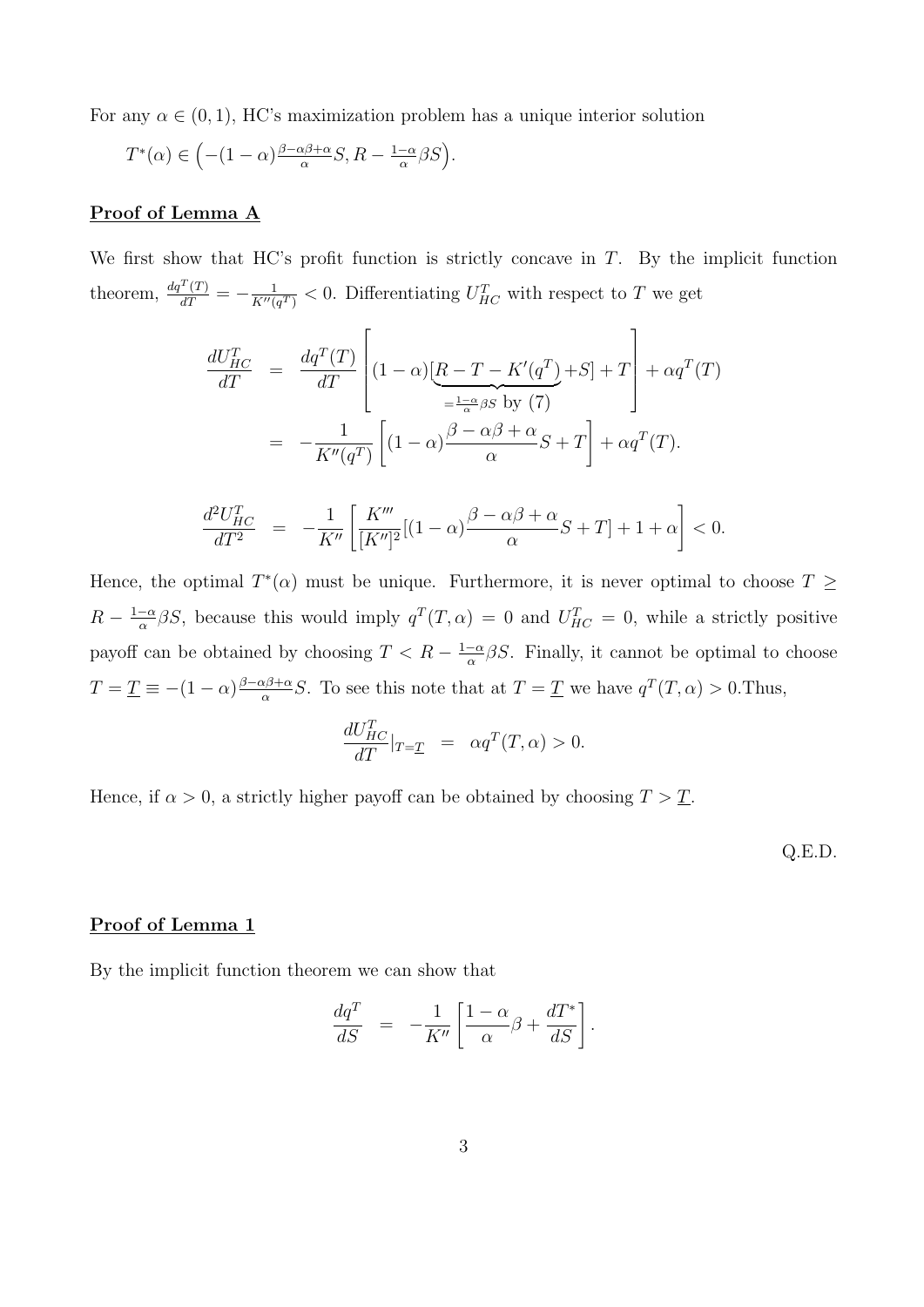Using again the implicit function theorem and taking account of the direct effect of an increase in S on q, i.e.  $-\frac{1}{K}$  $\overline{K''}$  $1-\alpha$  $\frac{-\alpha}{\alpha}\beta$ , we find that

$$
\frac{dT^*}{dS} = -\frac{\frac{K'''}{[K'']^2} \frac{dq^T}{dS} [(1-\alpha)\frac{\beta-\alpha\beta+\alpha}{\alpha}S+T^*] + \frac{dq^T}{dT}(1-\alpha)\frac{\beta-\alpha\beta+\alpha}{\alpha} + \alpha\frac{dq^T}{dS}}{\frac{K'''}{[K'']^2} \frac{dq^T}{dT} [(1-\alpha)\frac{\beta-\alpha\beta+\alpha}{\alpha}S+T^*] + \frac{dq^T}{dT} + \alpha\frac{dq^T}{dT}}
$$
\n
$$
= -\left(\frac{1-\alpha}{\alpha}\beta\right) \frac{\frac{K'''}{[K'']^2} [(1-\alpha)\frac{\beta-\alpha\beta+\alpha}{\alpha}S+T^*] + 1 + \frac{\alpha}{\beta}}{\frac{K'''}{[K'']^2} [(1-\alpha)\frac{\beta-\alpha\beta+\alpha}{\alpha}S+T^*] + 1 + \alpha}
$$
\n
$$
= A>0
$$
\n
$$
= -\left(\frac{1-\alpha}{\alpha}\beta\right)A < 0, \quad \text{with } A \le 1 \text{ if } \beta \le 1.
$$

Q.E.D.

## Proof of Result 3

Using Lemma 1, we can show that

$$
\frac{dq^T}{dS} = \frac{1}{K''} \frac{1 - \alpha}{\alpha} \beta[A - 1].
$$

Differentiating  $U_{MNE}^T$  and  $U_{HC}^T$  with respect to S and re-arranging we get:

$$
\frac{dU_{MNE}^{T}}{dS} = -q^{T}\alpha \frac{dT^{*}}{dS} - q^{T}(1-\alpha)\beta
$$
\n
$$
+ \frac{dq^{T}}{dS}\alpha \underbrace{[R - T^{*} - K'(q)]}_{= \frac{1-\alpha}{\alpha}\beta S} - \frac{dq^{T}}{dS}(1-\alpha)\beta S
$$
\n
$$
= q^{T}(1-\alpha)\beta[A-1].
$$
\n
$$
\frac{dU_{HC}^{T}}{dS} = \frac{dq^{T}}{dS} \left[ (1-\alpha)\underbrace{[R - T^{*} - K'(q)}_{= \frac{1-\alpha}{\alpha}\beta S} + S + T^{*} \right] + q^{T}\left[ (1-\alpha)\alpha + \alpha \frac{dT^{*}}{dS} \right]
$$
\n
$$
= \frac{dq^{T}}{dS} \left[ (1-\alpha)\frac{\beta - \alpha\beta + \alpha}{\alpha}S + T^{*} \right] + q^{T}(1-\alpha)[1-\beta A].
$$

Note that for  $\beta > 1$  we get  $\beta A > 1$  and vice versa. Summarizing the effects:

(i) 
$$
\beta = 1 \Rightarrow A = 1 \Rightarrow \frac{dT^*}{dS} < 0, \frac{dq^T}{dS}, \frac{dU_{MNE}^T}{dS}, \frac{dU_{HC}^T}{dS} = 0, \Rightarrow \frac{d(U_{MNE}^T + U_{HC}^T)}{dS} = 0
$$
\n(iii) 
$$
\beta < 1 \Rightarrow A > 1 \Rightarrow \frac{dT^*}{dV^*} < 0, \frac{dq^T}{dV_{MNE}^T} \frac{dU_{MNE}^T}{dV_{HC}^T} > 0, \Rightarrow \frac{d(U_{MNE}^T + U_{HC}^T)}{d(V_{MNE}^T + U_{HC}^T)} > 0
$$

(ii) 
$$
\beta < 1 \Rightarrow A > 1 \Rightarrow \frac{dT^*}{dS} < 0, \frac{dq^T}{dS}, \frac{dU_{MNE}^T}{dS}, \frac{dU_{HC}^T}{dS} > 0, \Rightarrow \frac{d(U_{MNE}^T + U_{HC}^T)}{dS} > 0
$$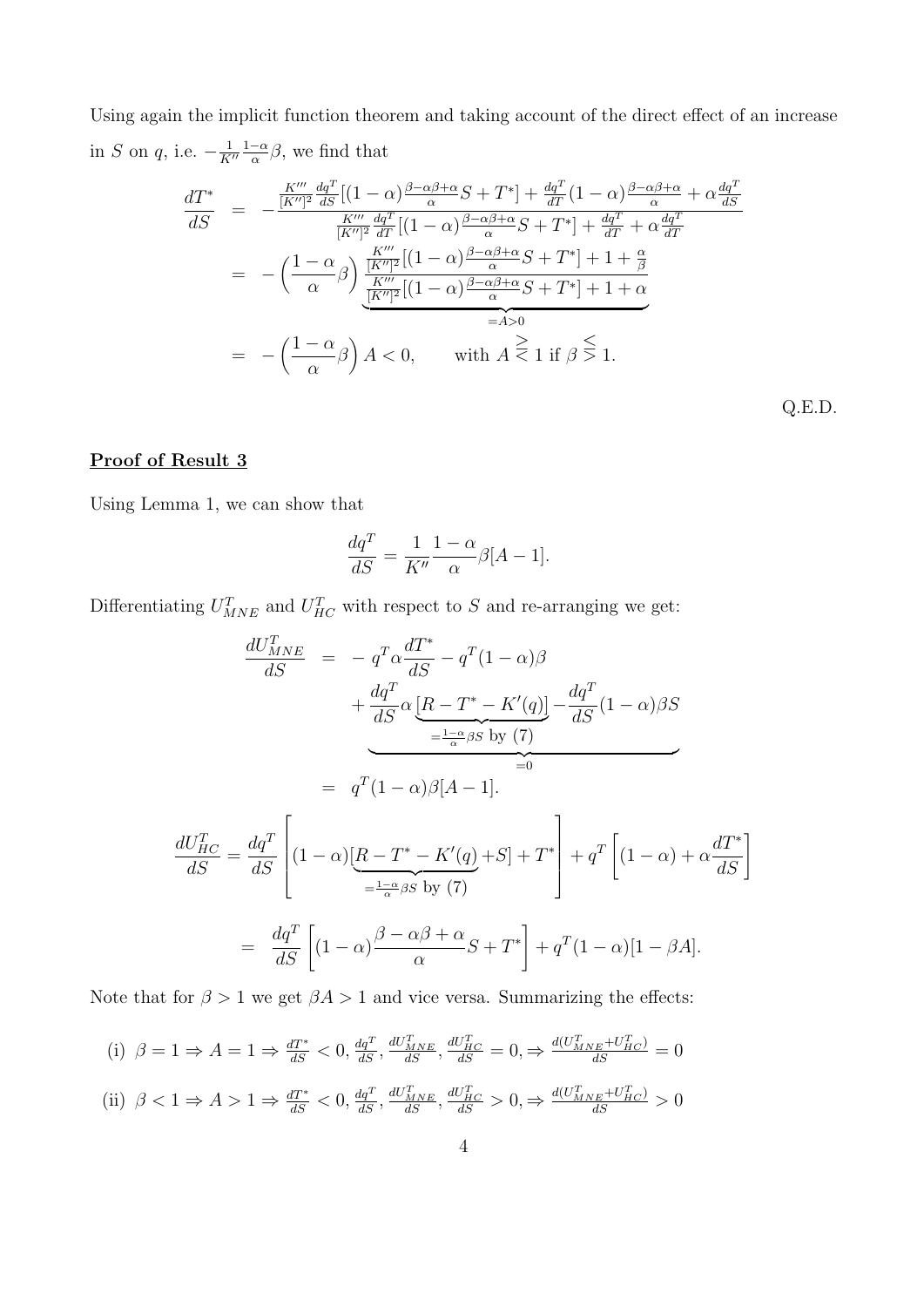(iii) 
$$
\beta > 1 \Rightarrow A < 1 \Rightarrow \frac{dT^*}{dS} < 0
$$
,  $\frac{dq^T}{dS}$ ,  $\frac{dU_{MNE}^T}{dS}$ ,  $\frac{dU_{HC}^T}{dS} < 0$ ,  $\Rightarrow \frac{d(U_{MNE}^T + U_{HC}^T)}{dS} < 0$ 

For  $\beta = 1$  we have  $\frac{dq^T}{dS} = 0$ . Thus, it follows from equation (7) that for  $\beta = 1$  we must have  $T^*(\alpha;S) = T^*(\alpha,0) - \frac{1-\alpha}{\alpha}$  $\frac{-\alpha}{\alpha}S$ , where  $T^*$  characterizes the optimal choice of T for  $S=0$ .

$$
Q.E.D.
$$

## Proof of Lemma 2

By the implicit function theorem, it is straightforward to show that

$$
\frac{dq^T}{d\alpha} = -\frac{1}{K''} \left[ \frac{dT^*}{d\alpha} - \frac{1}{\alpha^2} \beta S \right].
$$

Using again the implicit function theorem and taking account of the direct effect of an increase in  $\alpha$  on  $q^T(T, \alpha)$ , i.e.  $\frac{1}{K''}$  $\frac{1}{\alpha^2} \beta S$ , we can show that

$$
\frac{dT^*}{d\alpha} = \frac{1}{\alpha^2} \beta S \frac{\frac{K'''}{[K'']^2} [(1-\alpha)\frac{\beta-\alpha\beta+\alpha}{\alpha}S+T^*] + 1 - \alpha^2 + \frac{\alpha^2}{\beta} + \alpha}{\frac{K'''}{[K'']^2} [(1-\alpha)\frac{\beta-\alpha\beta+\alpha}{\alpha}S+T^*] + 1 + \alpha}
$$
\n
$$
=B>0
$$
\n
$$
+\frac{q^S(T)}{\frac{K'''}{[K'']^3} [(1-\alpha)\frac{\beta-\alpha\beta+\alpha}{\alpha}S+T^*] + (1+\alpha)\frac{1}{K''}}{=D>0}
$$
\n
$$
= \frac{1}{\alpha^2} \beta SB + D > 0, \text{ with } B < 1 \text{ for } \beta \le 1.
$$
\nQ.E.D.

#### Proof of Result 4

Differentiating  $U_{HC}^T$  with respect to  $\alpha$  and re-arranging we get:

$$
\frac{dU_{HC}^T}{d\alpha} = \frac{dq^T}{d\alpha} \left[ (1 - \alpha) \left[ \frac{R - T^* - K'(q^T) + S + T^*}{\frac{1 - \alpha}{\alpha} \beta S} \right] + \alpha q^T \frac{dT^*}{d\alpha} + K(q^T) - q^T [R - T^* + S] \right]
$$

$$
= -\frac{1}{K''} \left[ \frac{dT^*}{d\alpha} - \frac{1}{\alpha^2} \beta S \right] \left[ \underbrace{(1 - \alpha) \frac{\beta - \alpha \beta + \alpha}{\alpha} S + T^*}_{= K'' \alpha q^T} \right] + \alpha q^T \frac{dT^*}{d\alpha}
$$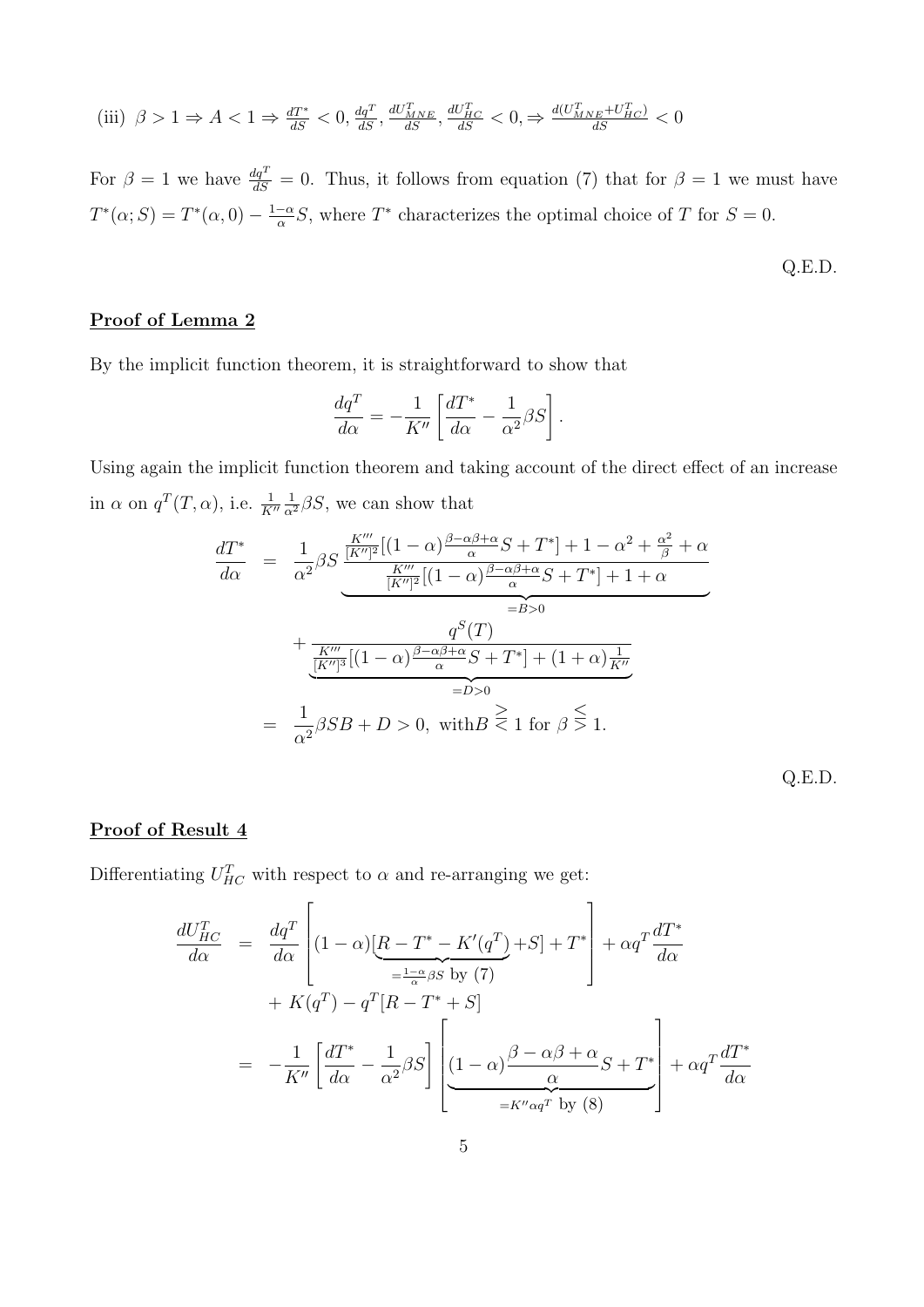+ 
$$
K(q^T) - q^T[R - T^* + S]
$$
  
=  $K(q^T) - q^T[R - T^* + S] + q^T \frac{1}{\alpha} \beta S$ . (A1)

A marginal increase of  $\alpha$  reduces HC's share of total surplus,  $q^T[R - T^*] - K(q^T)$ , and reduces the received spillover,  $q^T S$ . On the other hand, a marginal increase of  $\alpha$  induces HC to increase total taxation by  $\frac{dT^*}{d\alpha}$  and it induces MNE to change investment by  $\frac{dq^T}{d\alpha}$ . Both effects sum up to  $q^T\frac{1}{\alpha}$  $\frac{1}{\alpha}\beta S$ , which is basically the direct effect of an increase in  $\alpha$  on the investment  $q^T$ . This effect may dominate and thus HC may prefer to increase  $\alpha$ , if  $\beta$  is sufficiently large. Note that (A1) can be positive only if  $\beta > 1$ . To see this, note further that MNE will choose  $q^T > 0$  only if  $U_{MNE}^T > 0$ , i.e.

$$
q^T\alpha[R - T^*] - q^T(1 - \alpha)\beta S - \alpha K(q^T) - I > 0.
$$

Condition (A1) is positive if, after re-arranging, we have

$$
q^T\alpha \left[ R - T^* \right] - q^T \beta S + \alpha q^T S - \alpha K(q^T) < 0.
$$

Both conditions can be fulfilled simultaneously only if  $\beta > 1$ .

Differentiating  $U_{MNE}^T$  with respect to  $\alpha$  and re-arranging we get:

$$
\frac{dU_{MNE}^{T}}{d\alpha} = q^{T}[R - T^* + \beta S] - K(q^{T}) - q^{T}\alpha \frac{dT^*}{d\alpha} \n+ \frac{dq^{T}}{d\alpha} \alpha \underbrace{\left[R - T^* - K'(q^{T})\right]}_{=\frac{1-\alpha}{\alpha}\beta S} - \underbrace{\frac{dq^{T}}{d\alpha}(1-\alpha)\beta S}_{=0} \n= \underbrace{q^{T}[R - T^* + \beta S] - K(q^{T})}_{>0} - \underbrace{\alpha q^{T} \frac{dT^*}{d\alpha}}_{>0}.
$$
\n(A2)

Thus, the impact of  $\alpha$  on MNE's payoff may be ambiguous. A marginal increase of  $\alpha$  increases MNE's share of the total net payoff,  $q^{T}[R - T^{*}] - K(q^{T})$ , and reduces the loss due to the spillover,  $q^T\beta S$ . On the other hand, a marginal increase of  $\alpha$  induces HC to increase total taxes by  $\frac{dT^*}{d\alpha}$ , of which MNE has to pay the share  $\alpha$  in case of a successful project, which happens with probability  $q^T$ . If  $\alpha$  is close enough to 0, the second effect vanishes and MNE always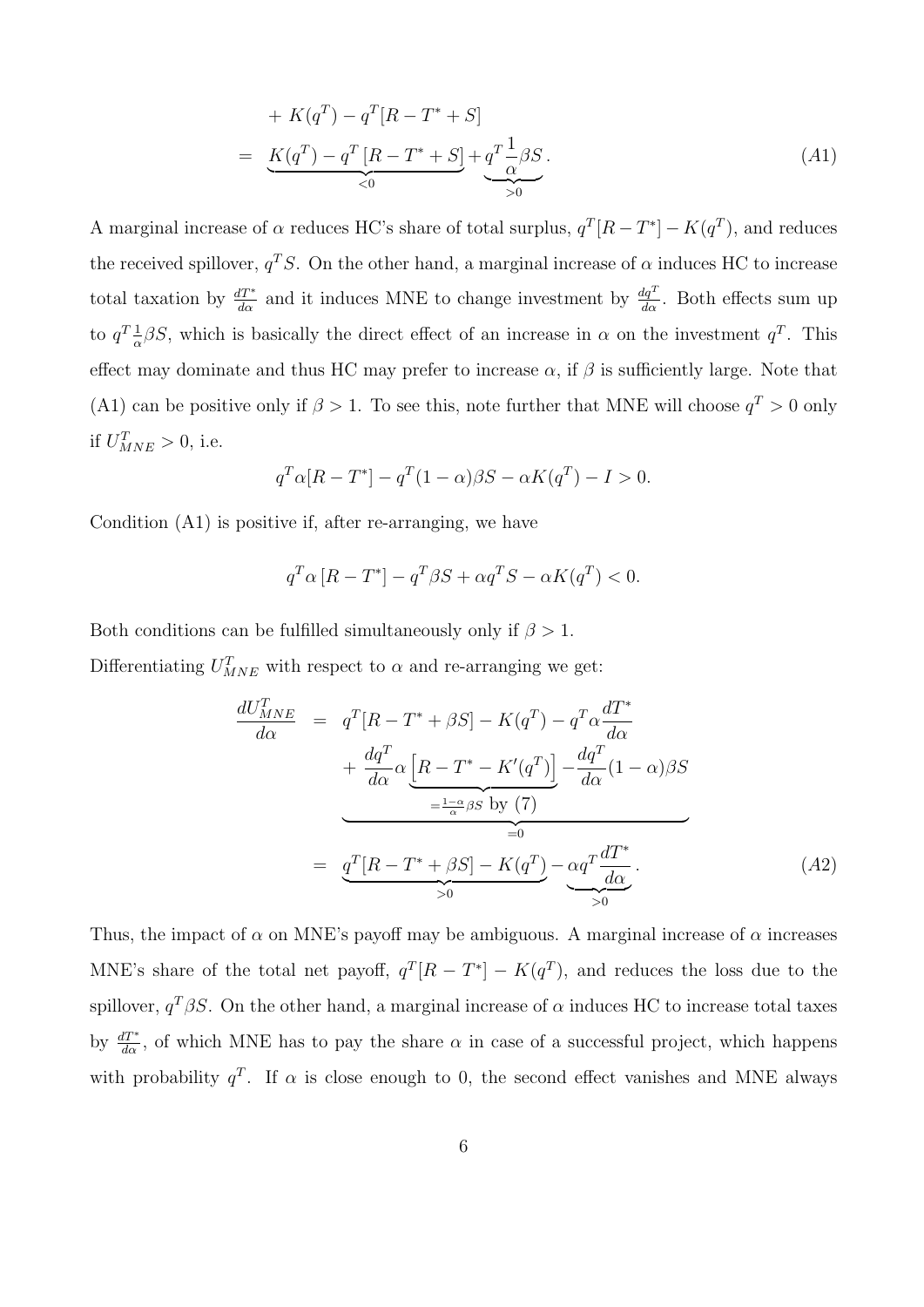prefers to increase  $\alpha$ . However, if  $\alpha$  is sufficiently large, the second effect may dominate. The effect of a change of  $\alpha$  on total surplus is given by

$$
\frac{d(U_{MNE}^T + U_{HC}^T)}{d\alpha} = q^T \frac{1}{\alpha} \beta S - q^T \alpha \frac{dT^*}{d\alpha} + q^T (\beta - 1) S
$$
\n
$$
= q^T \frac{1}{\alpha} \beta S [1 - B] - \underbrace{\alpha q^T D}_{>0} + \underbrace{q^T (\beta - 1) S}_{\geq 0 \text{ for } \beta \leq 1}.
$$
\n(A3)

dα

By proof of Lemma 1 and Result 3 we know that for  $\beta = 1$ ,  $T^*(\alpha, S) = T^*(\alpha, 0) - \frac{1-\alpha}{\alpha}$  $\frac{-\alpha}{\alpha}S$  and thus  $q^T(\alpha; S) = q^*(\alpha, 0)$ . Hence, equations (A1), (A2), and (A3), and therefore the effects of a decrease in  $\alpha$  are the same for  $\beta = 1$  and for  $S = 0$ .

Summarizing the effects:

(i)  $\beta = 1 \Rightarrow \frac{dT^*}{d\alpha} > 0, \frac{dq^T}{d\alpha} < 0, \frac{dU_{MNE}^T}{d\alpha}$ ≥  $\leq 0, \frac{dU_{HC}^T}{d\alpha} < 0, \frac{d(U_{MNE}^T + U_{HC}^T)}{d\alpha} < 0.$ (ii)  $\beta < 1 \Rightarrow \frac{dT^*}{d\alpha} > 0, \frac{dq^T}{d\alpha} < 0, \frac{dU_{MNE}^T}{d\alpha}$ ≥  $\leq 0, \frac{dU_{HC}^T}{d\alpha} < 0, \frac{d(U_{MNE}^T + U_{HC}^T)}{d\alpha} < 0.$ (iii)  $\beta > 1 \Rightarrow \frac{dT^*}{d\alpha} > 0, \frac{dq^T}{d\alpha}$ ≥  $\textstyle \lesssim 0, \frac{dU_{MNE}^T}{d\alpha}$ ≥  $\lesssim 0, \frac{dU_{HC}^T}{d\alpha}$ ≥  $\leq 0, \frac{d(U_{MNE}^T + U_{HC}^T)}{d\alpha}$ ≥  $\leq 0$ .

dα

We prove by example that there indeed exist cases with the properties described in the Result. Consider the following cost function:

$$
K(q) = \frac{1}{1-q} - q.
$$

For  $\alpha = 0.98$ ,  $R = 40$ , and  $S = 3$  the following results are obtained for different values of  $\beta$ :

|                                    |               |          | $\begin{array}{c c} dU^{T}_{MNE} & dU^{T}_{HC} & d(U^{T}_{MNE}+U^{T}_{HC}) \ \hline d\alpha & d\alpha \end{array}$ | $q^T$                                         | $\begin{array}{c c c c} & T^* & U_{MNE}^T & U_{HC}^T \end{array}$ |        |
|------------------------------------|---------------|----------|--------------------------------------------------------------------------------------------------------------------|-----------------------------------------------|-------------------------------------------------------------------|--------|
| $\beta = 0.3$ <b>-0.25</b>   -4.11 |               |          | $-4.36$                                                                                                            | $\mid$ 0.65866   32.40   2.669                |                                                                   | 21.434 |
| $\beta=1$                          | $-0.07$ -2.72 |          | $-2.79$                                                                                                            | $0.65855$   32.36   2.665   21.406            |                                                                   |        |
| $\beta = 1.2$   -0.02   -2.32      |               |          | $-2.34$                                                                                                            | $0.65852$   32.35   2.664                     |                                                                   | 21.398 |
| $\beta = 3$                        | 0.43          | $1.23\,$ | 1.67                                                                                                               | $\vert 0.65823 \vert 32.25 \vert 2.655 \vert$ |                                                                   | 21.327 |

Thus, for large values of  $\alpha$ , there exist cases where MNE's payoff increases as  $\alpha$  decreases. This result can be obtained independently of the efficiency of a spillover  $\beta$ . For  $\beta > 1$  there exist cases where HC's payoff and the efficiency of the project increase as  $\alpha$  increases. This is the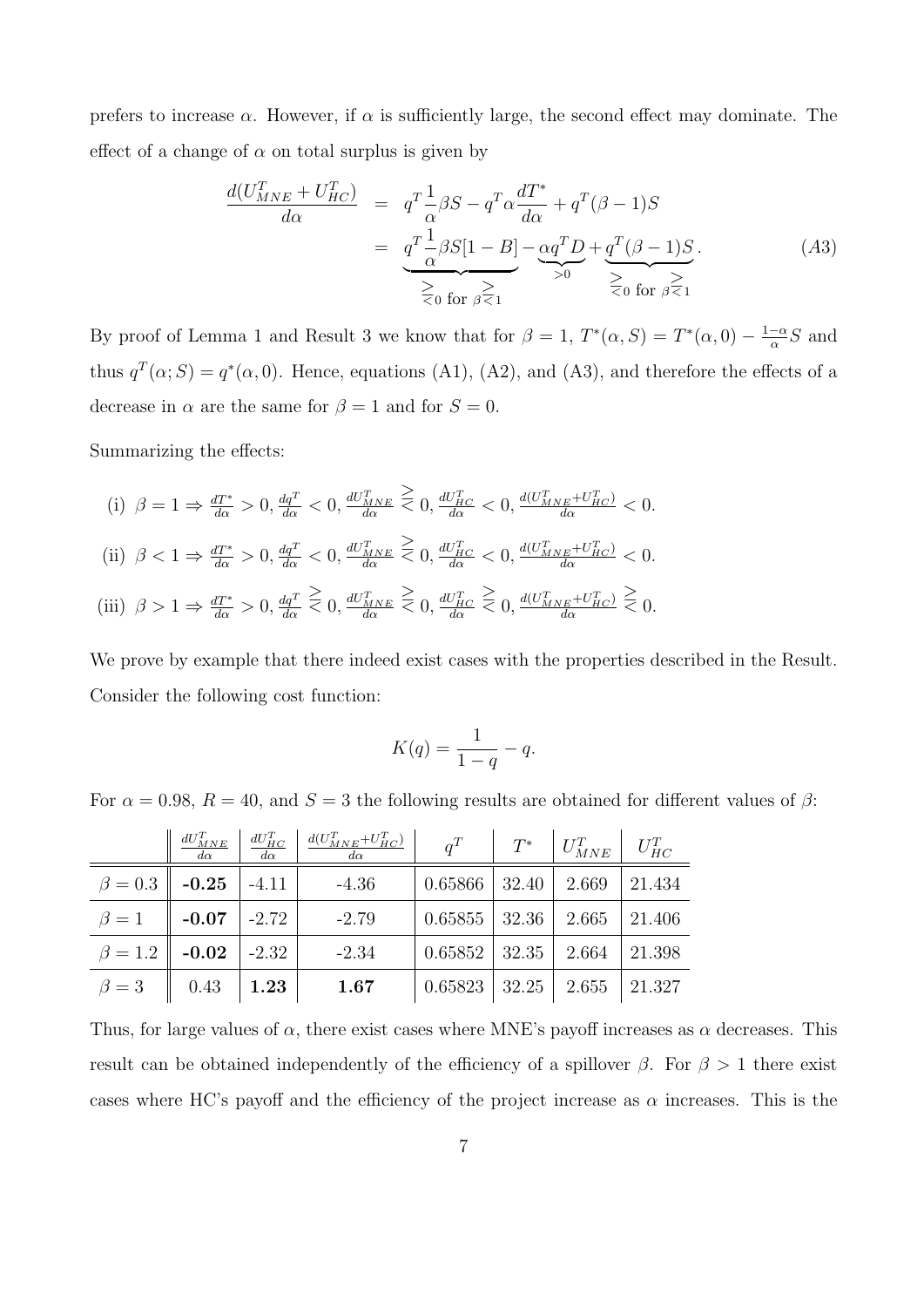case for  $\beta = 3$  in the example. For  $\alpha = 1$  and  $R = 40$  we get:

|                          |  | $\begin{array}{c c c c} dU_{MNE}^T & dU_{HC}^T & d(U_{MNE}^T+U_{HC}^T) & q^T & T^* & U_{MNE}^T & U_{HC}^T \end{array}$ |                                    |  |  |
|--------------------------|--|------------------------------------------------------------------------------------------------------------------------|------------------------------------|--|--|
| $\alpha = 1$   $-$   $-$ |  |                                                                                                                        | $0.65838$   32.51   2.664   21.352 |  |  |

Hence, in some cases HC benefits and the efficiency of the project is maximized if ownership is not shared. The intuition for this is easy to see for the extreme example of  $\beta$  being so large that the optimal q is chosen equal to zero for any  $\alpha < 1$ . In this case, HC's payoff is maximized by choosing  $\alpha = 1$ . This induces MNE to choose a positive q and hence allows HC to enjoy a positive payoff through taxation.

Q.E.D.

#### Lemma B

For any  $\alpha \in (0,1)$ , HC's payoff is maximized at  $M^*(\alpha)$ , with

- (a)  $M^*(\alpha) \in (0, \infty)$ , if  $R > \frac{1-\alpha}{\alpha} \beta S$  and  $\frac{d^2 U_{HC}^M}{dM^2}|_{M=M^*} < 0$ , or
- (b)  $M^*(\alpha) \in (\frac{1-\alpha}{\alpha})$  $\frac{-\alpha}{\alpha}\beta S - R, \infty$ , if  $R \leq \frac{1-\alpha}{\alpha}$  $\frac{-\alpha}{\alpha}\beta S, \left. \frac{d^2U_{HC}^M}{dM^2} \right|_{M=M^*} < 0$ , and  $U_{HC}^M(M^*) > 0$ , or
- (c)  $M^* = 0$ , if  $R \leq \frac{1-\alpha}{\alpha}$  $\frac{-\alpha}{\alpha} \beta S$  otherwise.

#### Proof of Lemma B

The optimal level of investment  $q$  is characterized by the following first order condition:

$$
K'(q^M) = R + M - \frac{1 - \alpha}{\alpha} \beta S.
$$
\n<sup>(A4)</sup>

By the implicit function theorem,  $\frac{dq^M(M)}{dM} = \frac{1}{K''(q^M)} > 0$ . Differentiating  $U_{HC}^M$  with respect to M we get

$$
\frac{dU_{HC}^M}{dM} = \frac{dq^M}{dM}(1-\alpha)\left[\underbrace{R+M-K'(q^M)}_{=\frac{1-\alpha}{\alpha}\beta S}+q^M(1-\alpha)-C'(M)\right]
$$
\n
$$
= \frac{1}{K''(q^M)}(1-\alpha)\frac{\beta-\alpha\beta+\alpha}{\alpha}S+q^M(M)(1-\alpha)-C'(M).
$$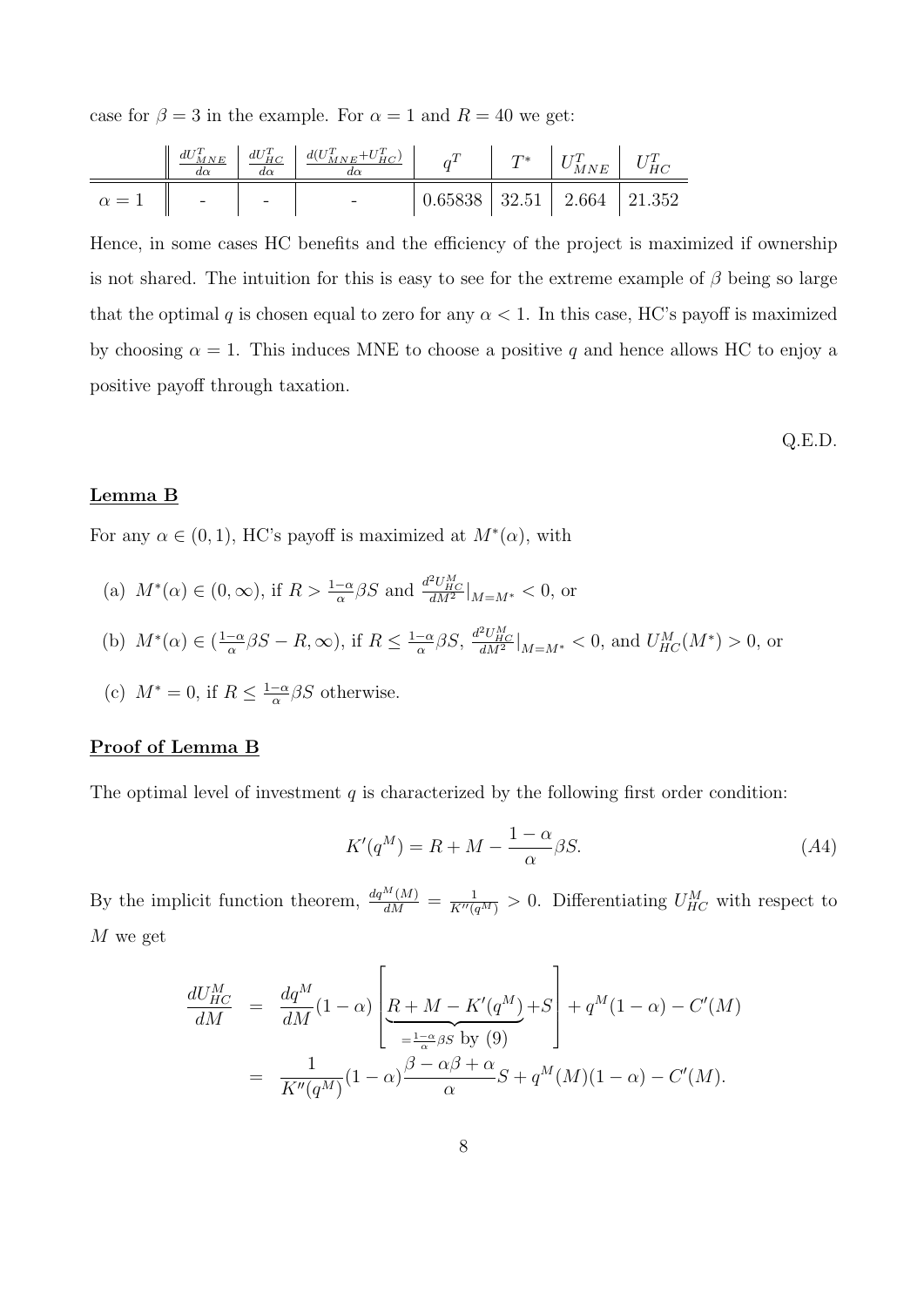$$
\frac{d^2U_{HC}^M}{dM^2} = -\frac{1}{K''}\left[\frac{K'''}{[K'']^2}(1-\alpha)\frac{\beta-\alpha\beta+\alpha}{\alpha}S - (1-\alpha)\right] - C''(M).
$$

Hence, HC's payoff is maximized at  $M^*(\alpha)$ , if  $\frac{d^2U_{HC}^M}{dM^2}|_{M=M^*}<0$  and if moreover  $U_{HC}^M(M^*)>0$ . Given the assumptions on  $C(M)$  there must exist an upper bound for  $M^*$ .

If  $\alpha < 1$  and  $R > \frac{1-\alpha}{\alpha}\beta S$ , it is never optimal to choose  $M = 0$ . To see this note that in this case  $q^M > 0$  and thus

$$
\frac{dU_{HC}^M}{dM}\bigg|_{M=0} = \frac{1}{K''(q^M)}(1-\alpha)\frac{\beta - \alpha\beta + \alpha}{\alpha}S + q^M(M)(1-\alpha) > 0.
$$

Hence, if  $\alpha \in (0,1)$ , a strictly higher payoff can be obtained by choosing  $M > 0$ .

If  $\alpha < 1$  and  $R \leq \frac{1-\alpha}{\alpha}$  $\frac{-\alpha}{\alpha}\beta S$ , it follows from equation (9) that  $q=0$  for all  $M \leq \frac{1-\alpha}{\alpha}$  $\frac{-\alpha}{\alpha}\beta S - R.$ Hence, HC chooses  $M^* \in (\frac{1-\alpha}{\alpha})$  $\frac{-\alpha}{\alpha}\beta S - R$ ,  $\infty$ ) if  $U_{HC}^M(M^*) > 0$  and  $M^* = 0$  otherwise.

$$
Q.E.D.
$$

#### Proof of Lemma 3

By the implicit function theorem we can show that

$$
\frac{dq^M}{dS} = -\frac{1}{K''} \left[ \frac{1-\alpha}{\alpha} \beta - \frac{dM^*}{dS} \right].
$$

Using again the implicit function theorem and taking account of the direct effect of an increase in S on  $q^M(M, \alpha)$ , i.e.  $-\frac{1}{K}$  $K^{\prime\prime}$  $1-\alpha$  $\frac{-\alpha}{\alpha}\beta S$ , we find that

$$
\frac{dM^*}{dS} = -\frac{-\frac{K'''}{[K'']^2}\frac{dq^M}{dS}(1-\alpha)\frac{\beta-\alpha\beta+\alpha}{\alpha}S + \frac{dq^M}{dM}(1-\alpha)\frac{\beta-\alpha\beta+\alpha}{\alpha} + \frac{dq^M}{dS}(1-\alpha)}{-\frac{K'''}{[K'']^2}\frac{dq^M}{dM}(1-\alpha)\frac{\beta-\alpha\beta+\alpha}{\alpha}S + \frac{dq^M}{dM}(1-\alpha) - C''}
$$
\n
$$
= \frac{1-\alpha}{\alpha}\beta \frac{\frac{K'''}{[K'']^2}(1-\alpha)\frac{\beta-\alpha\beta+\alpha}{\alpha}S + \frac{\alpha}{\beta}}{\frac{K'''}{[K'']^2}(1-\alpha)\frac{\beta-\alpha\beta+\alpha}{\alpha}S - (1-\alpha) + K''C''}{=E>0} > 0.
$$

The last inequality follows from the fact that the denominator has to be positive by Lemma B if HC's payoff is maximized at  $M^*(\alpha)$ .

Q.E.D.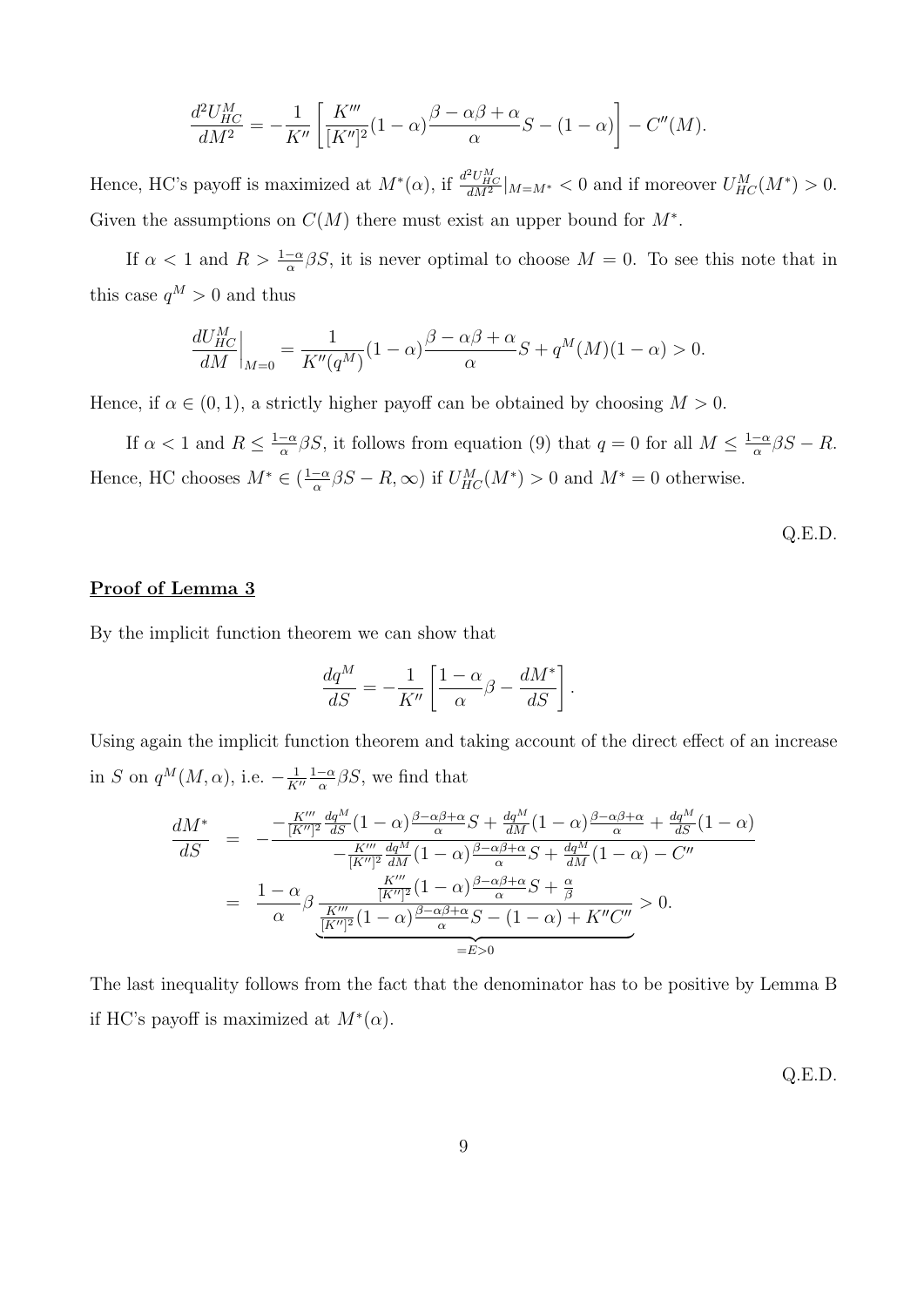#### Proof of Result 5

From Lemma 3 it follows

$$
\frac{dq^M}{dS} = \frac{1}{K''} \frac{1-\alpha}{\alpha} \beta[E-1] \stackrel{\geq}{\leq} 0,
$$

where E is defined above in the Proof of Lemma 3. Note that  $E > 1$  if  $\frac{\alpha}{\beta} > -(1 - \alpha) + K''C''$ and vice versa. It is straightforward to see that  $E > 1$  is compatible with both  $\beta > 1$  and  $\beta < 1,$  and vice versa for  $E < 1.$ 

Differentiating  $U_{MNE}^M$  and  $U_{HC}^M$  with respect to S and re-arranging we get:

$$
\frac{dU_{MNE}^{M}}{dS} = \frac{dq^{M}}{dS} \alpha \underbrace{\left[R + M - K'(q^{M})\right]}_{=\frac{1-\alpha}{\alpha}\beta S} - \frac{dq^{M}}{dS}(1-\alpha)\beta S
$$
\n
$$
+ q^{M}\alpha \frac{dM^{*}}{dS} - q^{M}(1-\alpha)\beta
$$
\n
$$
= q^{M}(1-\alpha)\beta[E-1] \ge 0.
$$

$$
\frac{dU_{HC}^{M}}{dS} = \frac{dq^{M}}{dS}(1-\alpha)\left[\underline{R+M-K'(q^{M})}_{=\frac{1-\alpha}{\alpha}\beta S}+g^{M}(1-\alpha)\frac{dM^{*}}{dS} + q^{M}(1-\alpha)\frac{dM^{*}}{dS}\right]
$$

$$
+q^{M}(1-\alpha)-C'(M)\frac{dM^{*}}{dS}
$$

$$
= -\frac{1}{K''}\left[\frac{1-\alpha}{\alpha}\beta-\frac{dM^{*}}{dS}\right](1-\alpha)\frac{\beta-\alpha\beta+\alpha}{\alpha}S+q^{M}(1-\alpha)\frac{dM^{*}}{dS}
$$

$$
+q^{M}(1-\alpha)-C'(M)\frac{dM^{*}}{dS}
$$

$$
= -\frac{1}{K''}\frac{(1-\alpha)^{2}}{\alpha}\left(\frac{\beta-\alpha\beta+\alpha}{\alpha}\right)\beta S+q^{M}(1-\alpha)\overset{\geq}{\leq}0.
$$

The effect of a change in  $S$  on total surplus is given by

$$
\frac{d(U_{MNE}^M + U_{HC}^M)}{dS} = q^M (1 - \alpha) \beta [E - 1] - \frac{1}{K''} \frac{(1 - \alpha)^2 \beta - \alpha \beta + \alpha}{\alpha} \beta S + q^M (1 - \alpha) \ge 0.
$$

Q.E.D.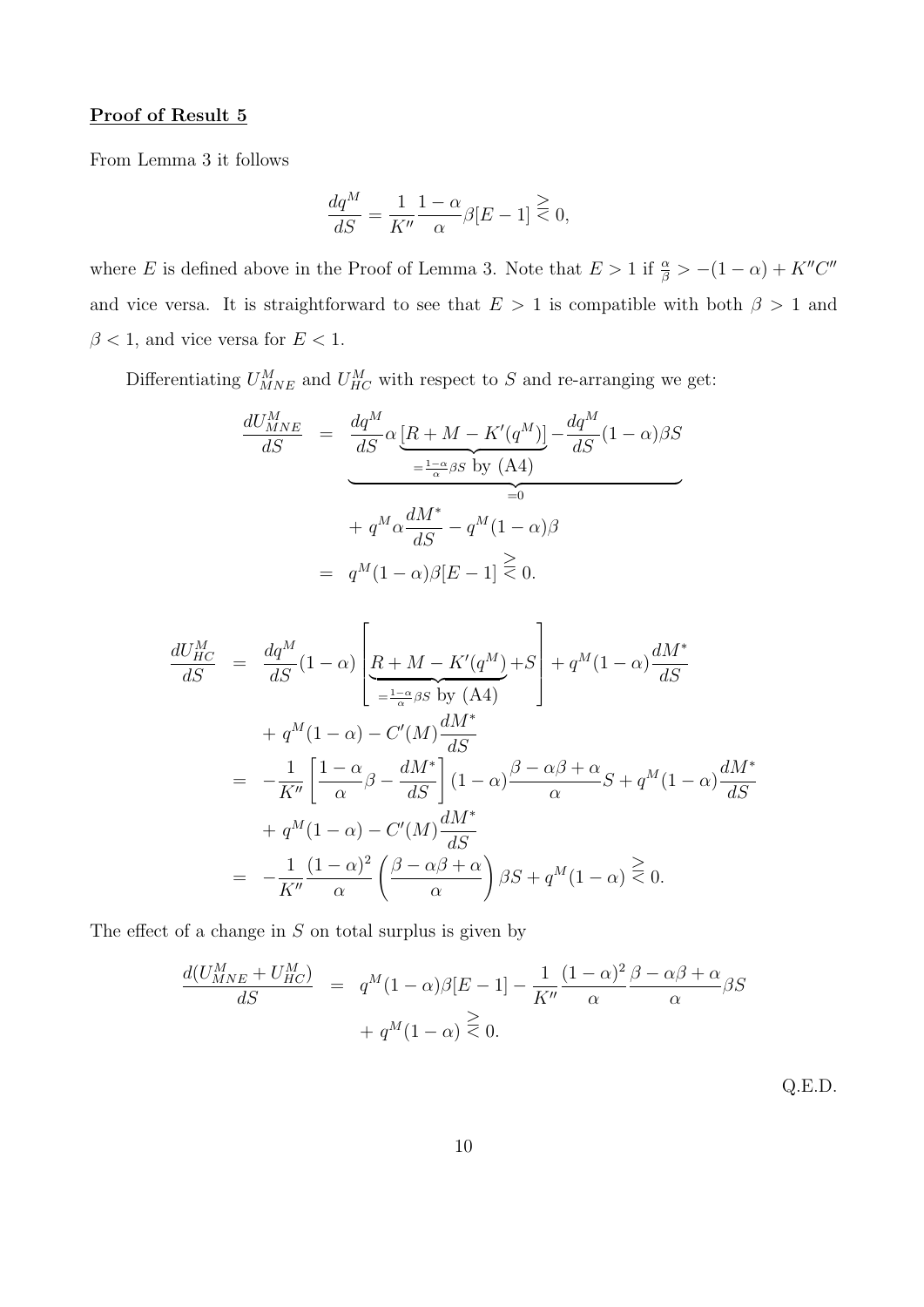#### Proof of Lemma 4

By the implicit function theorem we can show that

$$
\frac{dq^M}{d\alpha} = \frac{1}{K''} \left[ \frac{dM^*}{d\alpha} + \frac{1}{\alpha^2} \beta S \right].
$$

Using again the implicit function theorem and taking account of the direct effect of an increase in  $\alpha$  on  $q^M(M, \alpha)$ , i.e.  $\frac{1}{K''}$  $\frac{1}{\alpha^2} \beta S$ , we can show that

$$
\frac{dM^*}{d\alpha} = -\frac{1}{\alpha^2} \beta S \frac{\frac{K'''}{[K'']^2} [(1-\alpha)\frac{\beta-\alpha\beta+\alpha}{\alpha}S] + \alpha - \alpha^2 + \frac{\alpha^2}{\beta}}{\frac{K'''}{[K'']^2} [(1-\alpha)\frac{\beta-\alpha\beta+\alpha}{\alpha}S] - (1-\alpha) + K''C''}
$$

$$
-\frac{q^M(M)}{\frac{K'''}{[K'']^3} [(1-\alpha)\frac{\beta-\alpha\beta+\alpha}{\alpha}S] - (1-\alpha)\frac{1}{K''} + C''} < 0.
$$

The last inequality follows from the fact that the denominator has to be positive by Lemma B if HC's payoff is maximized at  $M^*(\alpha)$ .

$$
Q.E.D.
$$

#### Proof of Result 6

Differentiating  $U_{HC}^M$  and  $U_{MNE}^M$  with respect to  $\alpha$  and re-arranging we get:

$$
\frac{dU_{HC}^{M}}{d\alpha} = \frac{dq^{M}}{d\alpha}(1-\alpha)\left[\underbrace{R+M-K'(q^{M})}_{=\frac{1-\alpha}{\alpha}\beta S}+q^{M}(1-\alpha)\frac{dM^{*}}{d\alpha}\right]
$$
\n
$$
-C'(M)\frac{dM^{*}}{d\alpha}+K(q^{M})-q^{M}[R+M^{*}+S]
$$
\n
$$
= \frac{1}{K''}\left[\frac{dM^{*}}{d\alpha}+\frac{1}{\alpha^{2}}\beta S\right](1-\alpha)\frac{\beta-\alpha\beta+\alpha}{\alpha}S
$$
\n
$$
+\frac{dM^{*}}{d\alpha}\left[q^{M}(1-\alpha)-C'(M)\right]+K(q^{M})-q^{M}[R+M^{*}+S]
$$
\n
$$
= \underbrace{K(q^{M})-q^{M}[R+M^{*}+S]}_{\leq 0}+\underbrace{\frac{1}{K''}(1-\alpha)\frac{\beta-\alpha\beta+\alpha}{\alpha^{3}}\beta S^{2}}_{>0}.\tag{A5}
$$

Thus, the impact of  $\alpha$  on HC's payoff is, independently of the efficiency of the spillover  $\beta$ , ambiguous. A marginal increase of  $\alpha$  reduces HC's share of total surplus,  $K(q^M) - q^M[R + M^*]$ and reduces the received spillover  $q^MS$ . On the other hand, a marginal increase of  $\alpha$  induces HC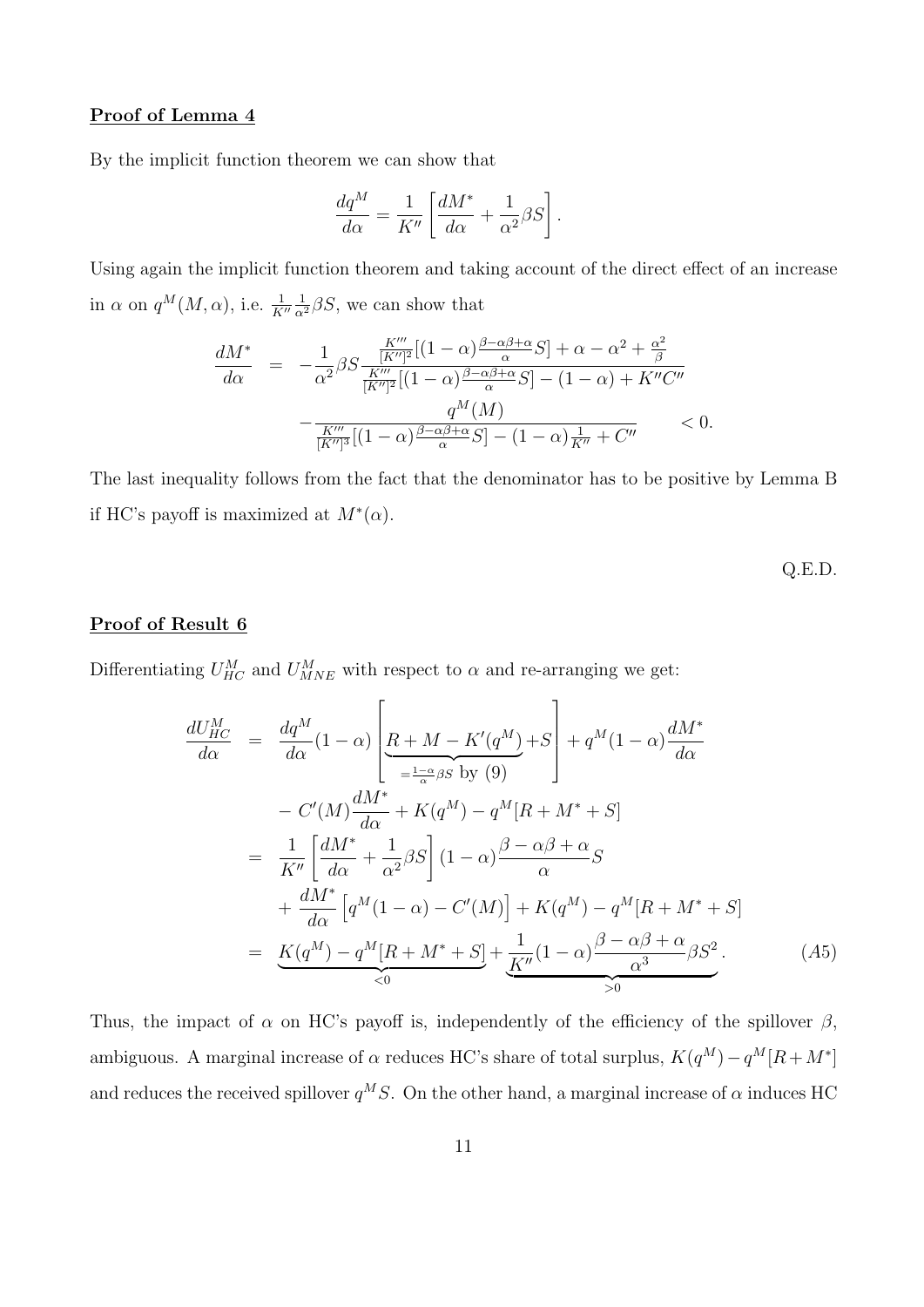to reduce its investment in infrastructure by  $\frac{dM^*}{d\alpha}$  and it induces MNE to change investment by  $\frac{dq^M}{d\alpha}$ . Both effects sum up to the second expression in (A5). This effect may dominate depending on the exact nature of investment costs.

$$
\frac{dU_{MNE}^{M}}{d\alpha} = q^{M}[R + M^{*} + \beta S] - K(q^{M}) + \alpha q^{M} \frac{dM^{*}}{d\alpha}
$$

$$
+ \frac{dq^{M}}{d\alpha} \alpha \left[ \underbrace{R + M - K'(q^{M})}_{= \frac{1-\alpha}{\alpha} \beta S} - \underbrace{dq^{M}}_{=0} (1 - \alpha) \beta S \right]
$$

$$
= \underbrace{q^{M}[R + M^{*} + \beta S] - K(q^{M})}_{>0} + \underbrace{\alpha q^{M} \frac{dM^{*}}{d\alpha}}_{<0}.
$$

The impact of  $\alpha$  on MNE's payoff may also be ambiguous. A marginal increase of  $\alpha$  increases MNE's share of total net payoff,  $q^M[R + M^*] - K(q^M)$  and reduces the loss due to the spillover by  $q^M\beta S$ . On the other hand, a marginal increase of  $\alpha$  induces HC to reduce its investment in infrastructure by  $\frac{dM^*}{d\alpha}$ , of which MNE enjoys the share  $\alpha$  in case of a successful project, which happens with probability  $q^M$ . If  $\alpha$  is close to 0, the second effect vanishes and MNE always prefers to increase  $\alpha$ . However, if  $\alpha$  is sufficiently large, the second effect may dominate. The effect of a change in  $\alpha$  on total surplus is given by

$$
\frac{d(U_{\text{MNE}}^M + U_{\text{HC}}^M)}{d\alpha} = \underbrace{q^M(\beta - 1)S}_{\text{for }\beta \leq 1} + \underbrace{\frac{1}{K''}(1 - \alpha)\frac{\beta - \alpha\beta + \alpha}{\alpha^3}\beta S^2}_{>0} + \underbrace{\alpha q^M \frac{dM^*}{d\alpha}}_{\text{}< 0}.
$$

Summarizing the effects:

(i) 
$$
S = 0 \Rightarrow \frac{dM^*}{d\alpha} < 0
$$
,  $\frac{dq^M}{d\alpha} < 0$ ,  $\frac{dU_{MNE}^M}{d\alpha} \ge 0$ ,  $\frac{dU_{HC}^M}{d\alpha} < 0$ ,  $\frac{d(U_{MNE}^M + U_{HC}^M)}{d\alpha} < 0$ .  
\n(ii)  $S > 0 \Rightarrow \frac{dM^*}{d\alpha} < 0$ ,  $\frac{dq^M}{d\alpha} \ge 0$ ,  $\frac{dU_{MNE}^M}{d\alpha} \ge 0$ ,  $\frac{dU_{HC}^M}{d\alpha} \ge 0$ ,  $\frac{d(U_{MNE}^M + U_{HC}^M)}{d\alpha} \ge 0$ .

We prove by example that there indeed exist cases with the properties described in the Result. Consider the following cost functions:

$$
K(q) = \frac{1}{3}q^3
$$
 and  $C(M) = M^2$ .

For  $\alpha = 0.98$ ,  $R = 0.1$ , and  $S = 20$  the following results are obtained for different values of  $\beta$ :